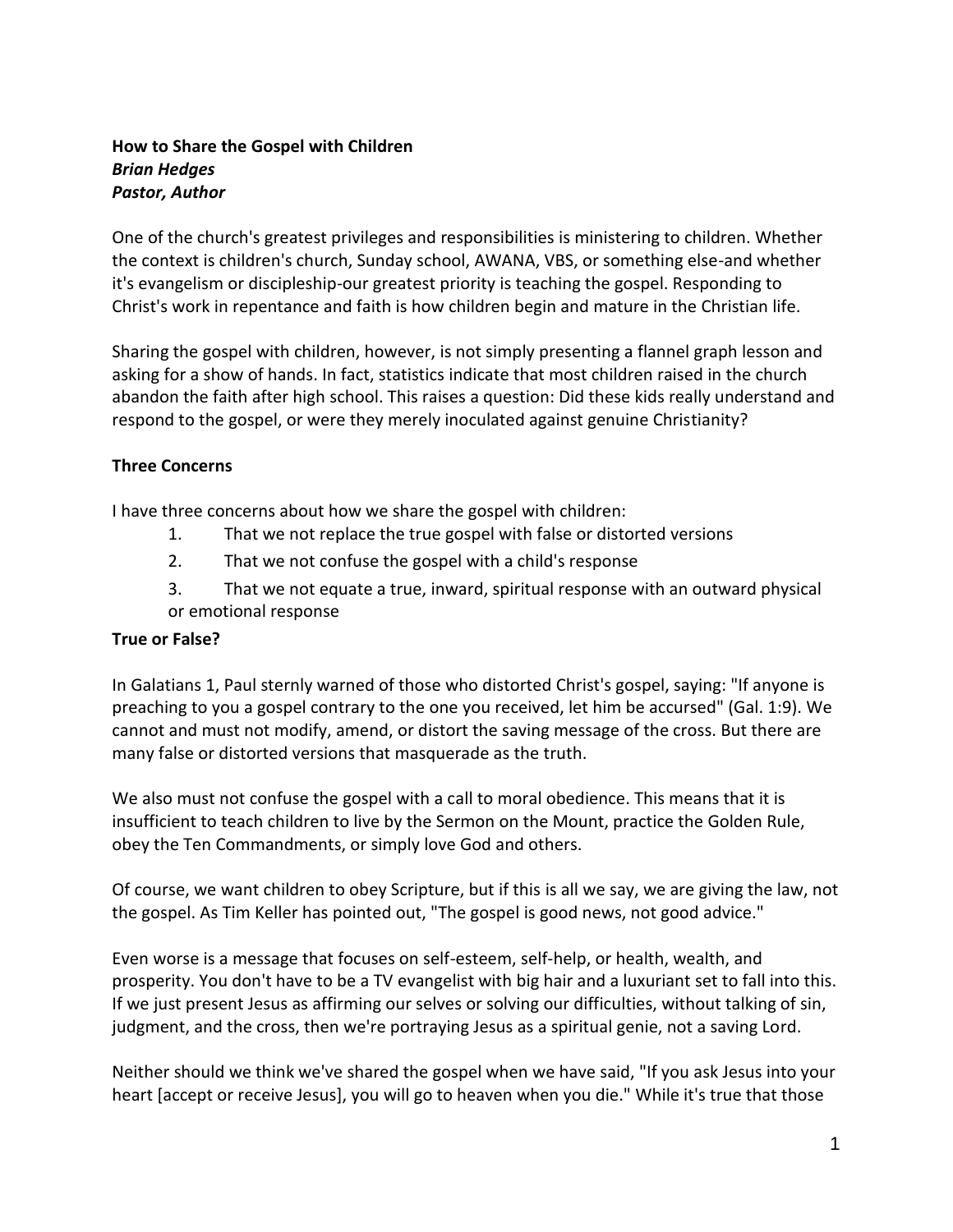who receive and believe are God's children (John 1:12), it is false that "asking Jesus into your heart" brings salvation. For one thing, that statement includes nothing about:

- Christ's death, burial, and resurrection
- Jesus' identity as Messiah, Lord, and God manifested in the flesh
- Sin, the nature of salvation, and the need for repentance  $\bullet$

So the problem with equating "asking Jesus into your heart" with the gospel is that it shifts the focus *away from* Jesus Christ's atoning work *onto* the child's subjective work or experience.

*What is the gospel, then?* Paul defines it in 1 Corinthians 15:3-4: "For I delivered to you as of first importance what I also received: that Christ died for our sins in accordance with the Scriptures, that he was buried, that he was raised on the third day in accordance with the Scriptures." Very simply, the gospel is that Jesus came into the world to save sinners (1 Tim. 1:15) through His death, burial, and resurrection.

# **Responding to the Gospel**

My other two concerns are that we not confuse the gospel with a response and that we not equate a true, inward, spiritual response with an outward physical or emotional response.

A true response involves both repentance and faith (Acts 20:21). Repentance is *turning* from sin, self-righteousness (Phil. 3:1-10), and idolatry (1 Thess. 1:10) to serve the true and living God. Faith is *trusting* in the crucified and risen Christ to save us.

When sharing the gospel with children, we need to emphasize faith and repentance. But we must always remember that these are responses to the gospel; they are not the gospel itself. Ask for a response, but only after making the message clear.

But don't confuse repentance and faith with a response to an invitation, such as:

- Raise your hand if you want to go to heaven.
- Pray the sinner's prayer.  $\bullet$
- You need to be baptized.  $\bullet$
- Make a decision about Jesus today!

These methods have, no doubt, resulted in genuine conversions, but there are dangers. It's easy to raise your hand or say a prayer without truly turning from sin and trusting in Jesus as Savior *and* Lord. On the other hand, it is possible to have repentance and faith without any physical or noticeable demonstration at that time.

# **Making It Practical**

We all share a passion to make sure our children understand the gospel and turn to Christ in genuine salvation. Following are some points of emphasis to keep in mind as you guide young people to understand spiritual truth: